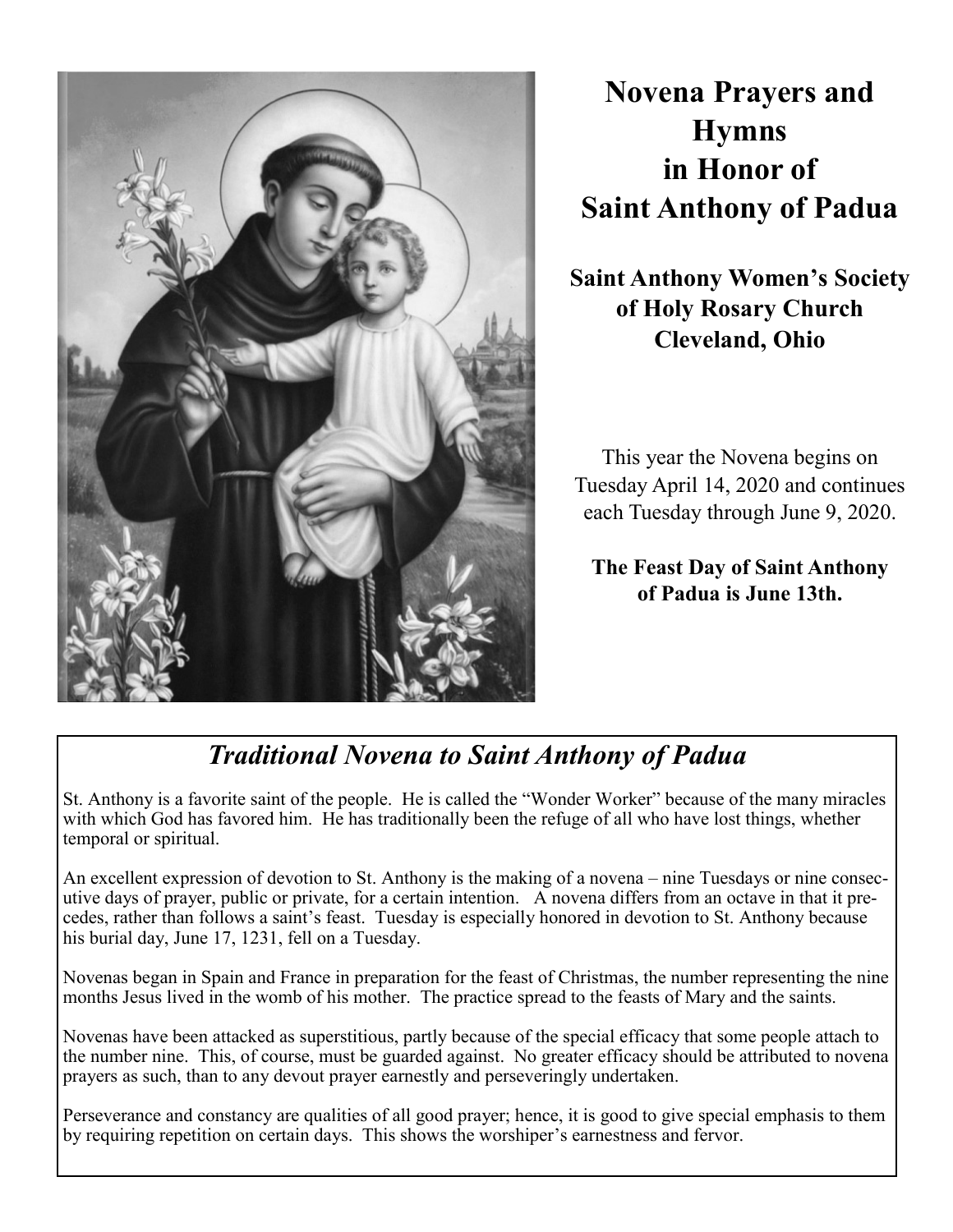## **Novena in Honor of Saint Anthony of Padua**

#### **Chaplet of Saint Anthony of Padua**

Pray the Our Father, Hail Mary and Glory Be and then repeat the prayers successively three times. Saint Anthony of Padua, *Pray for Us.* Amen.

#### **Opening Hymn:**

O dei miracoli, inclito santo Dell'alma Padova tutela e vanto Benigno guardami prono ai tuoi pie! O Sant'Antonio prega per me, O Sant'Antonio prega per me.

Per te d'angustia esce l'afflitto Trova ricovero il derelitto Col pane al povero doni la fe! O Sant' Antonio prega per me, O Sant' Antonio prega per me.

Sempre benefico ai tuoi devoti Ne ascolti l'umile preghiera e voti Fammi propizio il Divin Re. O Sant' Antonio prega per me, O Sant' Antonio prega per me.

#### **Opening Prayer:**

St. Anthony, I rejoice at the favors our Lord has so liberally bestowed on you. I remind you especially of that blessed moment when the Divine Infant Jesus condescended to embrace and fondly caress you. Oh what great happiness and joy must have filled your heart on that occasion!

Because of this special grace and the joy of your heavenly vision, by which you now behold Him face to face, I humbly ask you, O dear St. Anthony, to help in my afflictions, troubles and anxieties, particularly concerning *(here mention your troubles and desires).*

O let your heart be moved to intercede; to hear and answer our prayer to the Lord of the wants and the necessities of your fellow Christians. One word, one sigh from your heart, which Jesus loved so much, will lead to holiness and fill us with joy and gratitude. Amen.

#### **Prayer to Saint Anthony:**

Doctor of the gospel, light of holy church, lover of souls, true son of Francis of Assisi, Anthony of Padua! Help us have a true and solid devotion to you, and imitate your life and work for God and souls. Hold before us the Book of books, *Holy Scripture*, the source of your wisdom. Be to us a teacher of the ways of God and the gospel of our Lord, Jesus Christ. Put into our hearts the flame of love, the fire of divine charity, that we may love our merciful Father in heaven; that the King of kings, as you said, may reign in our hearts and purify them of all evil; that we may love our neighbor, that is, everyone, as you taught.

May the lily of your chastity, your spirit of prayer, make us faithful to the vows of our Baptism, to the vows of marriage or of religious life. Be to our day also an apostle and teacher that we may live with you the gospel of Christ and grow with you in him.

Holy teacher of the gospel, pray that the spirit of the gospel may reach all people of all nations, beginning with us. Pray that the spirit of Christian love and unity may fill the people of God, and bring all his children together again as one flock with one Shepherd. Amen.

#### **Litany of Saint Anthony:**

Lord have mercy on us! *Lord Have mercy on us!* Christ have mercy on us! *Christ have mercy on us!* Christ hear us! *Christ, graciously hear us!* God, the Father of Heaven, *have mercy on us!* God, the Son, Redeemer of the world

|                                                    | have mercy on us! |              |
|----------------------------------------------------|-------------------|--------------|
| God, the Holy Spirit,                              | have mercy on us! |              |
| Holy Trinity, one God,                             | have mercy on us! |              |
| Holy Mary,                                         | Pray for us!      |              |
| Holy Father Francis,                               | Pray for us!      |              |
| St. Anthony of Padua.                              |                   |              |
| St. Anthony, Glory of the Order of Friars Minor,   |                   |              |
| St. Anthony, Martyr in desiring to die for Christ, |                   |              |
| St. Anthony, Pillar of the Church,                 |                   |              |
| St. Anthony, Worthy Priest of God,                 |                   |              |
| St. Anthony, Apostolic Preacher,                   |                   | Pray for us: |
| St. Anthony, Teacher of truth,                     |                   |              |
| St. Anthony, Terror of evil spirits,               |                   |              |
| St. Anthony, Comforter of the afflicted,           |                   |              |
| St. Anthony, Helper in necessities,                |                   |              |
| St. Anthony, Deliverer of captives,                |                   |              |
| St. Anthony, Guide of the erring,                  |                   |              |
| St. Anthony, Restorer of lost things,              |                   |              |
| St. Anthony, Chosen intercessor,                   |                   |              |
| St. Anthony, Continuous worker of miracles,        |                   |              |
|                                                    |                   |              |
|                                                    |                   |              |

Be merciful unto us, *spare us, O Lord!* Be merciful unto us, *hear us, O Lord!* From all evil,  $O$  *Lord, deliver us!* From all sin, From all dangers of body and soul, From the snares of the devil, From pestilence, famine and war, From eternal death, Through the merits of St. Anthony, *deliver us! O Lord,*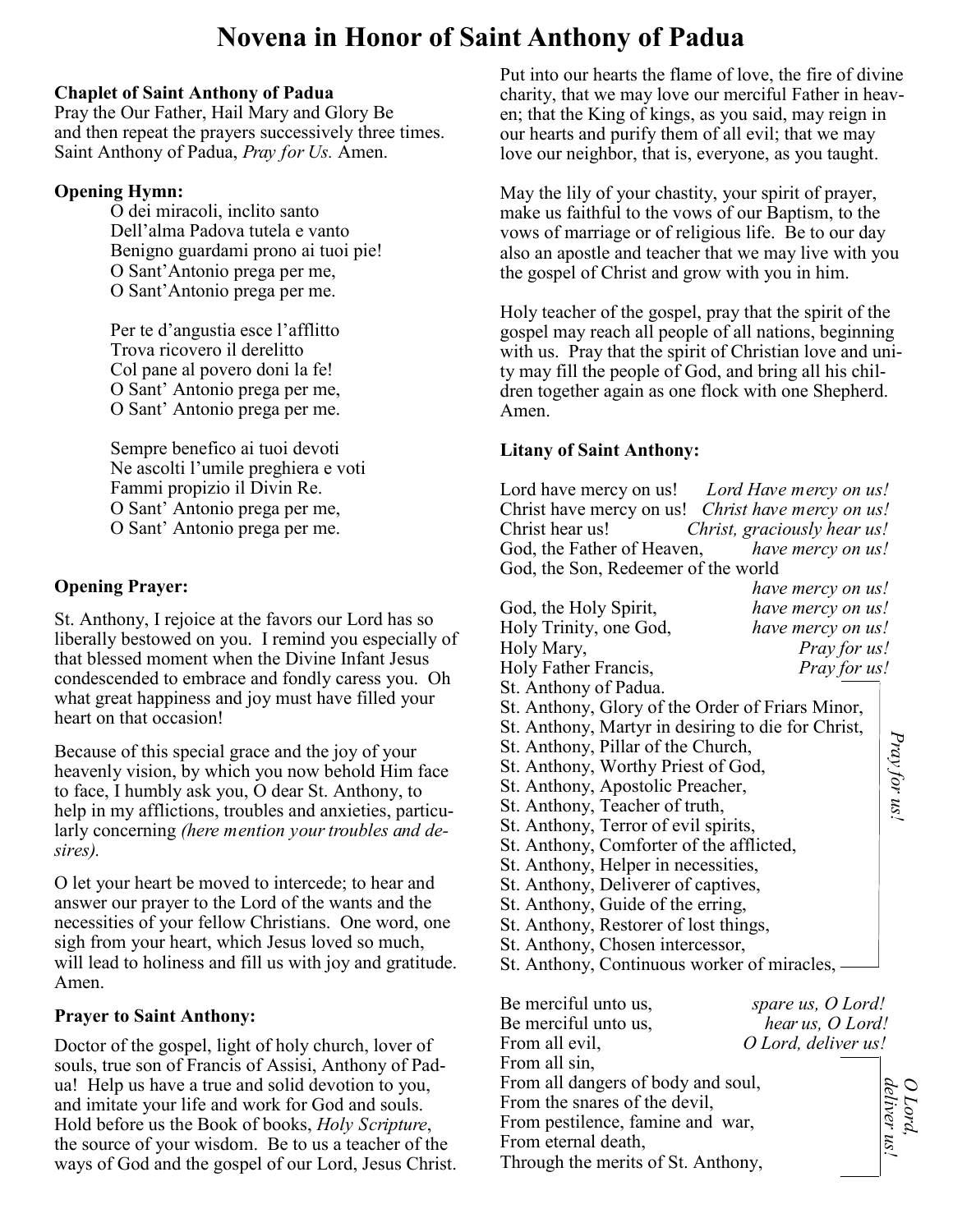| Through his zeal for the conversion of sinners,<br>Through his desire for the crown of martyrdom,<br>Through his fatigue and labors,<br>Through his preaching and teaching,<br>Through his tears of penance,<br>Through his patience and humility,<br>Through his glorious death,<br>Through the number of his wonderful deeds,<br>In the day of judgment,                     | Lord, deliver us!        |
|--------------------------------------------------------------------------------------------------------------------------------------------------------------------------------------------------------------------------------------------------------------------------------------------------------------------------------------------------------------------------------|--------------------------|
| We beseech you, hear us!<br>We are sinners,<br>That You bring us to true penance,<br>That You grant us patience in our trials,<br>That You assist us in our needs,<br>That You grant us our petitions,<br>That You kindle the fire of your love in us,<br>That You favor us with the protection and<br>intercession of St. Anthony,<br>We beseech you, hear us!<br>Son of God, | We beseech you, hear us! |
| Lamb of God, who takes away the sins of the world,<br>spare us, O Lord!                                                                                                                                                                                                                                                                                                        |                          |
| Lamb of God, who takes away the sins of the world,<br>graciously hear us, O Lord!<br>$T = 1$ $0 \cap 1$ $1 \cdot 1$                                                                                                                                                                                                                                                            |                          |

Lamb of God, who takes away the sins of the world, *have mercy on us!*

Christ hear us, *Christ graciously hear us!*

Pray for us, blessed Anthony:

*That we may be made worthy of the promises of Christ.*

#### **Week 1:** Jesus Christ is Lord

– *St. Anthony Apostolic Preacher*.

My God and Father, give me new strength from the courage of Christ, our Savior and Redeemer. He is our Good Shepherd.

Let me hear the sound of His voice, lead my steps in the path He has shown, that I may receive His help and enjoy the light of Your presence forever.

Strengthened by the Eucharist, may I feel its saving power in my daily life till I reach eternal life with You. Lead me to join the Saints in heaven.

#### **Week 2:** Deepening our Relationship with Jesus Christ through Sacred Scripture and Prayer

– *Saint Anthony Teacher of Truth*

Lord Jesus, help me to understand the meaning of Your Death and Resurrection. I call out for Your mercy. Bring me back to You and to the life You won for us by Your Death on the Cross and Your Resurrection. Help me to grow in faith and hope, and deepen my love for You in Holy Communion.

#### **Week 3:** Lived Faith Professed through Baptism —*St. Anthony Call to Holiness*

Almighty God, strengthen my faith hope, and love. May I do with a loving heart what You ask of me and come to share the life You promise. Give me fidelity and love to carry out Your commands. Only with Your help can I offer You fitting service and praise. May I live the Faith I profess and trust Your promise of eternal life. May the power of Your love continue its saving work in my life.

#### **Week 4:** Celebrating the Sacrament of Confirmation —*St. Anthony's Life in the Holy Spirit*

Jesus, Divine Word of God, You became man, born of the Virgin Mary. May I come to share Your Divinity, for You humbled Yourself to share our human nature. As You nourish me with the food of Life in the Eucharist, give me also Your Spirit, so that I may be filled with light at Your coming to my soul. Lead me to rejoice in true peace.

#### **Week 5:** Holy Mass, Sacrament of Holy Communion —*St. Anthony's Nourishment*

God our Father, Your light of truth guides us to the way of Christ. May I who wish to follow Him reject what is contrary to His Gospel. Offer You the Eucharist to the glory of Your Name. May it make me pure and holy and bring me closer to eternal life. May I never fail to praise You for the life and salvation You give for the Sacrament of the Altar.

#### **Week 6:** Conversion of Heart**,** Sacrament of

Reconciliation—*St. Anthony's Call to Conversion* Father, Your love never fails. Keep me from danger and provides for all my needs. Teach me to be thankful for Your gifts. Confident in Your love, may I be holy by sharing Your life, and grant me forgiveness of my sins. May your unfailing love turn me from sin and keep me on the way that leads to You. Help me to grow in Christian love.

### **Week 7:** Seeking God by Following Your Voca-

tion—*St. Anthony's Call to God's Will, Living the Sacraments of Marriage and Holy Orders* Our Father, may everything I do begin with your inspiration, continue with your help, and reach perfection under Your Guidance. With Your loving care guide me in my daily actions. Help me to persevere with love and sincerity.

Teach me to judge wisely the things of the earth and to love the things of heaven. Keep me in Your presence and never let me be separated from You. Your spirit made me your child, confident to call You Father. Make your love the foundation of my life. Teach me to long for heaven. May its promise and hope guide my way on earth till I reach eternal life with You.